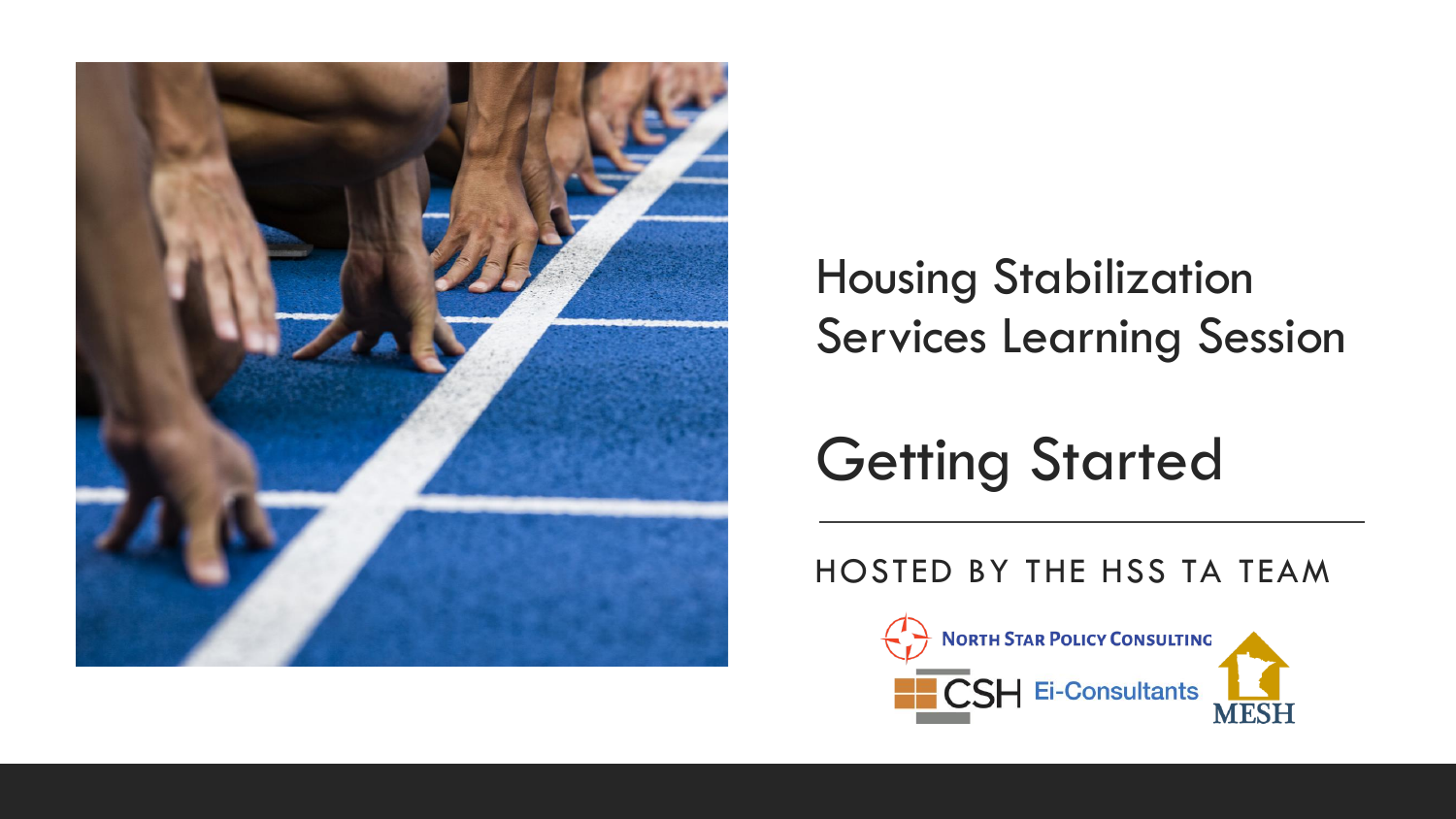## Housing Stabilization Services TA Team

Our goal is to support agencies and communities in implementing the new Housing Stabilization Services so that people experiencing homelessness get the help they need to achieve housing stability.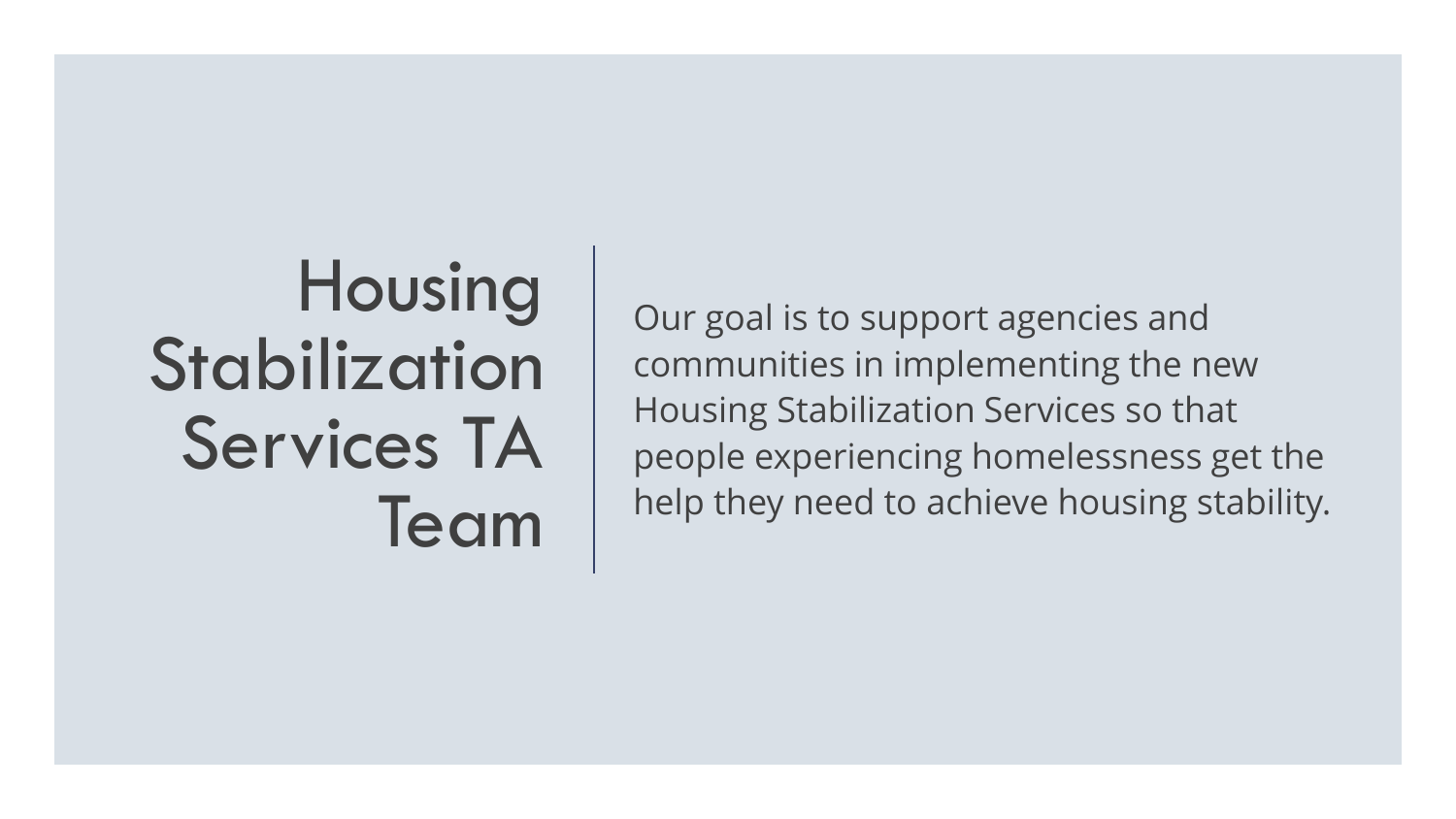# Housing Stabilization Services TA Team: Areas of support

#### **Supporting direct service providers**

- Medicaid 101 and Medicaid Academy (recorded and posted)
- Tools on website
- Learning Sessions
- Office Hours
- Microgrants
- One-on-one TA: email hsstateam@mesh-mn.org

#### **Supporting community-wide systems**  planning

- Planning
- **Facilitation**

Website: mesh-mn.org/hssta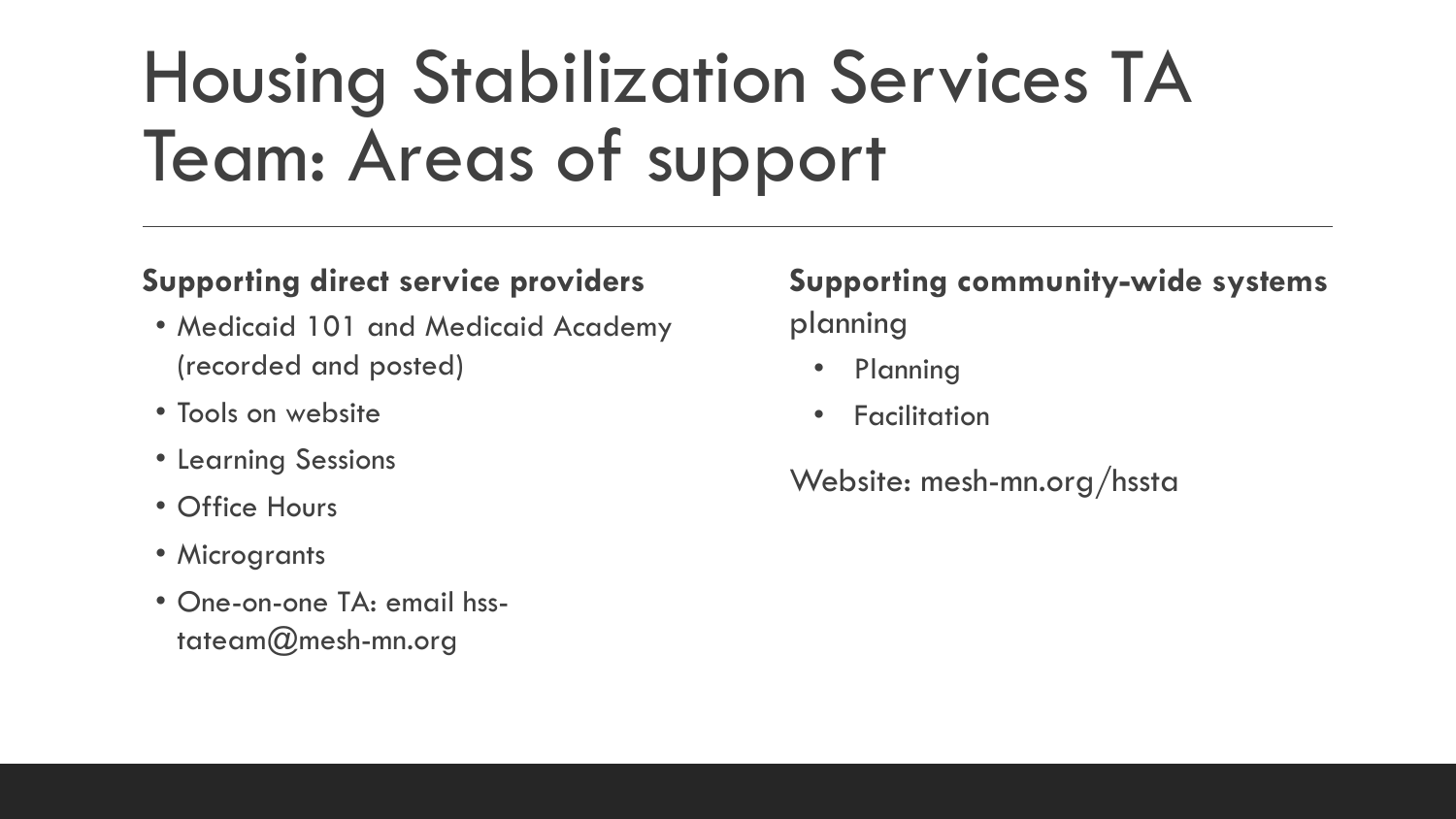# Purpose of Learning Sessions

Each session will include:

- ◦Helpful tips and tools provided by the TA team
- ◦Open Q&A on topic

◦Opportunities for sharing experiences across agencies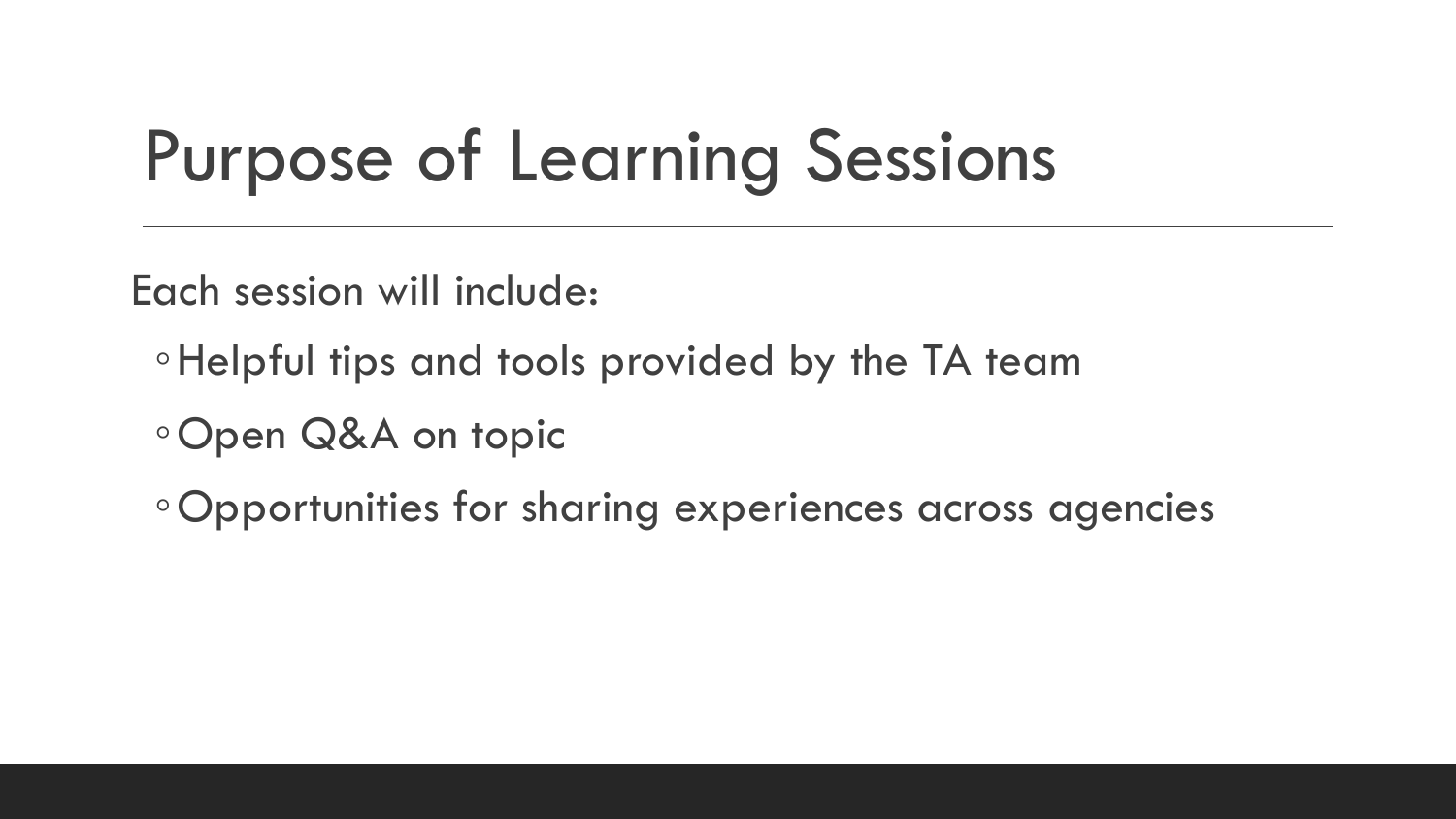## Today: **Getting Started**

### Goals

- Identify a starting point for new providers
- Break initial tasks into clear first steps

This session is NOT a substitute for official guidance from DHS.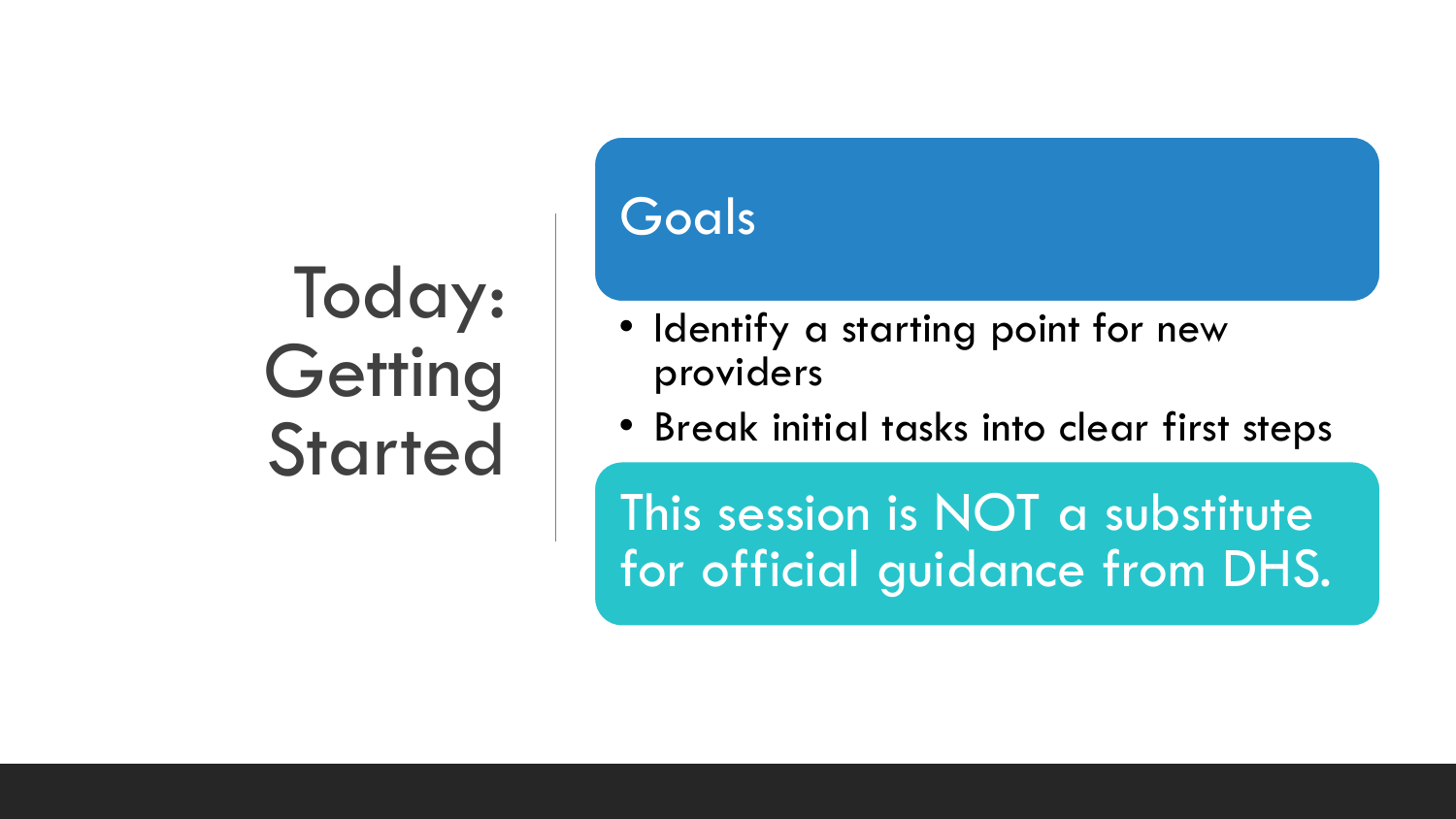### Getting started: [Provider Tool Kit](https://docs.google.com/document/d/1vv9vJIHqq_T9cahA052W45UjA4shebJh/edit)

- Get familiar with Housing Stabilization Services.
- 2. Gather feedback from staff and leadership and develop buy-in.
- 3. Decide if you will be providing Consultation, Transition/Sustaining Services, or both.
- 4. Determine your target population.
- 5. Review provider enrollment requirements.
- 6. Develop an initial budget.
- 7. Assess existing agency policies and procedures.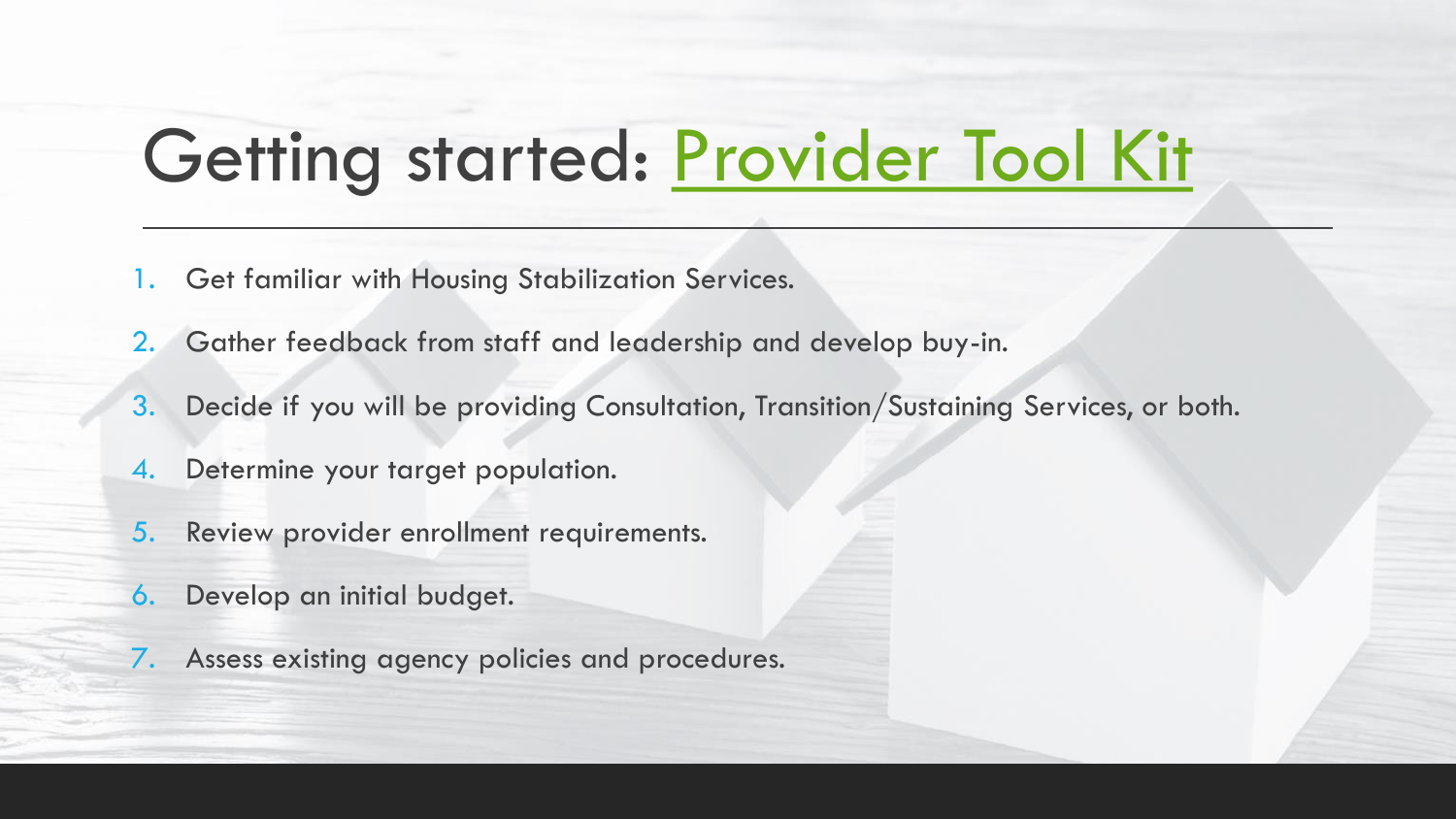# Get familiar with Housing Stabilization Services.

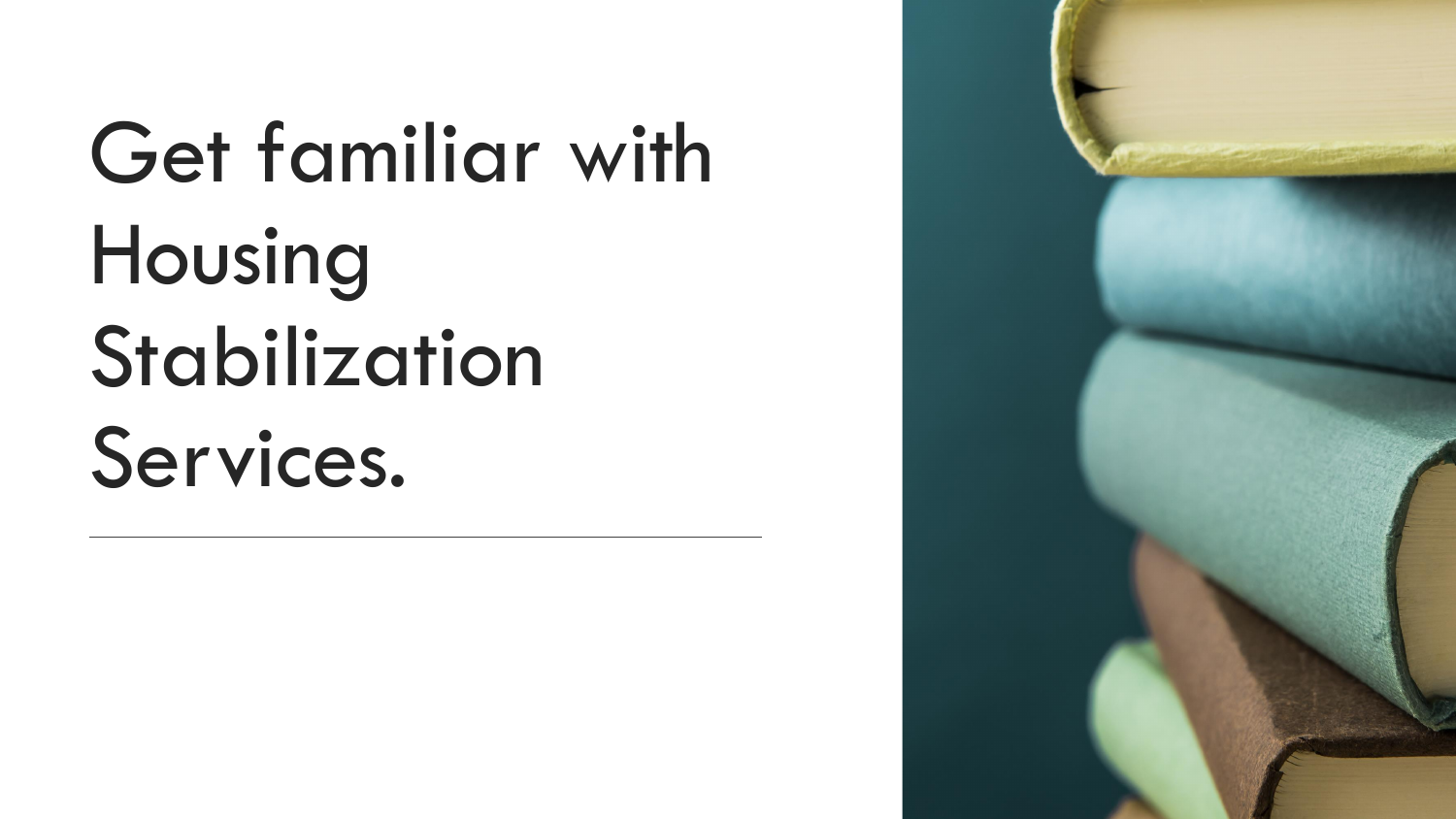- 1. Understand basics of Housing Stabilization Services and Medicaid.
- 2. Know where to find the information you need.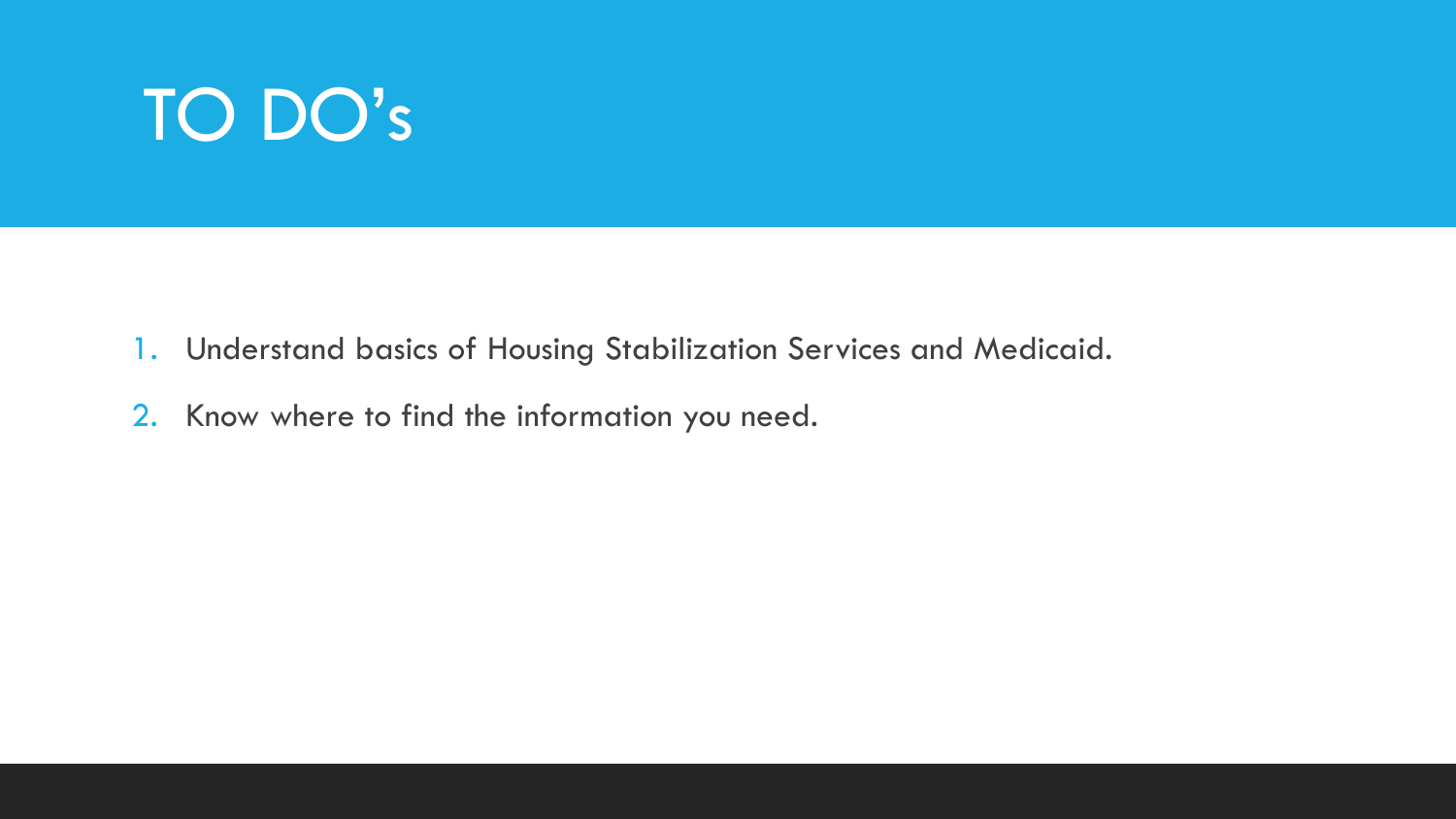### Medicaid basics

[Medicaid 101](https://mesh-mn.org/past-events/)

### [DB101: Medical Assistance Overview](https://mn.db101.org/mn/programs/health_coverage/ma_overview/)

[Medicaid Basics \(DHS\)](https://mn.gov/dhs/medicaid-matters/medicaid-minnesotacare-basics/medicaid-basics/)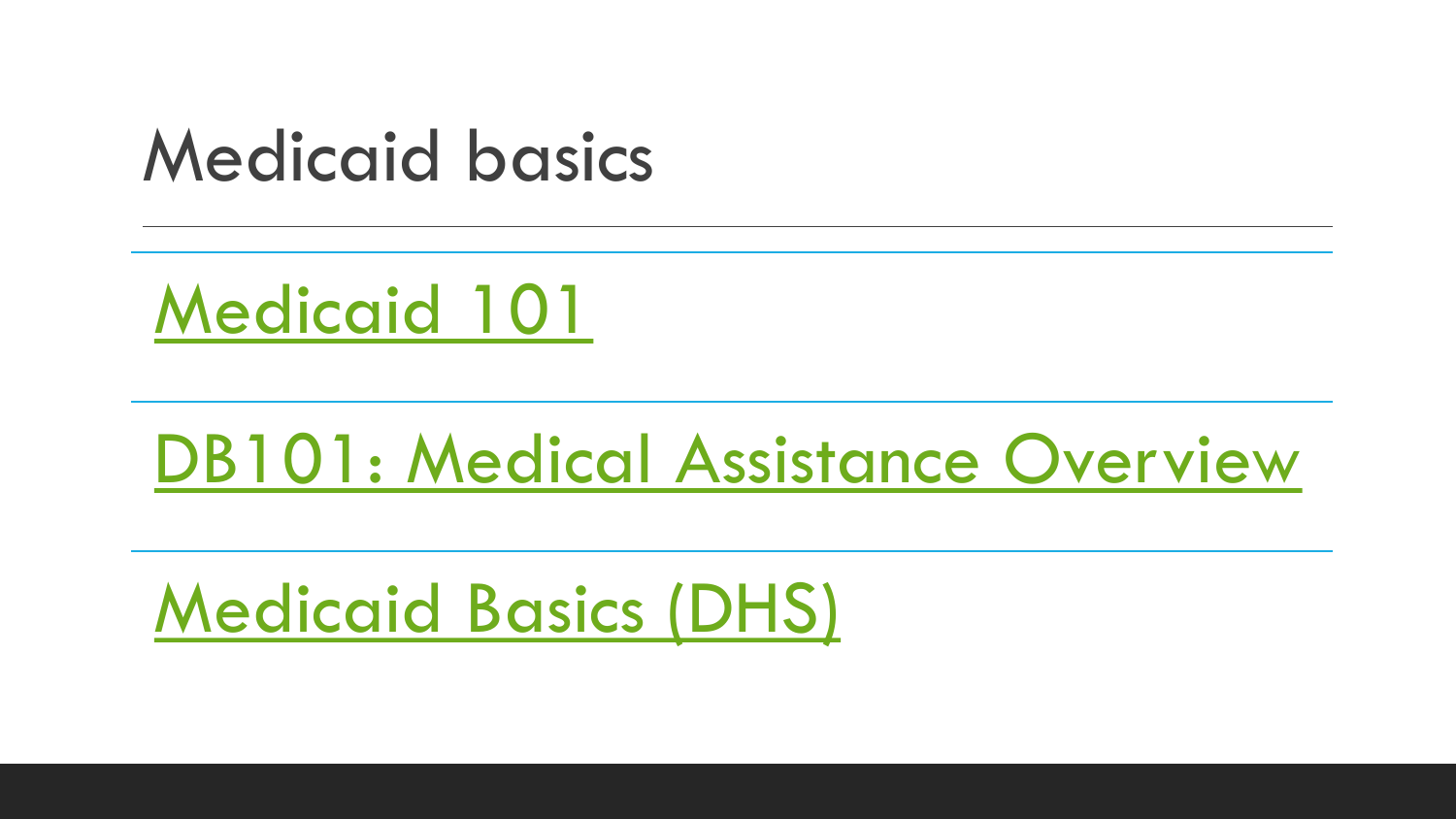### Housing Stabilization Services basics

#### [HB101 article](https://mn.hb101.org/a/47/)

Housing Stabilization Services Provider Remote Regional Roadshow ([Video archive\)](https://youtu.be/arXp7wgMS-o) [\(Presentation slides\)](https://mn.hb101.org/documents/Housing%20Stabilization%20Services%20Providers%20Remote%20Regional%20Roadshow.PDF)

Housing Stabilization Services TA site

- [Getting started guide](https://docs.google.com/document/d/11_AZAWaFNeehdB0SpH12D5eOvTsPNuLesBg25E2Y6tY/edit)
- [HSS Provider Resources for Getting Started](https://drive.google.com/file/d/1C1N9iLvu8l0pmNkErk-mjV_QiUZbLgRF/view?usp=sharing)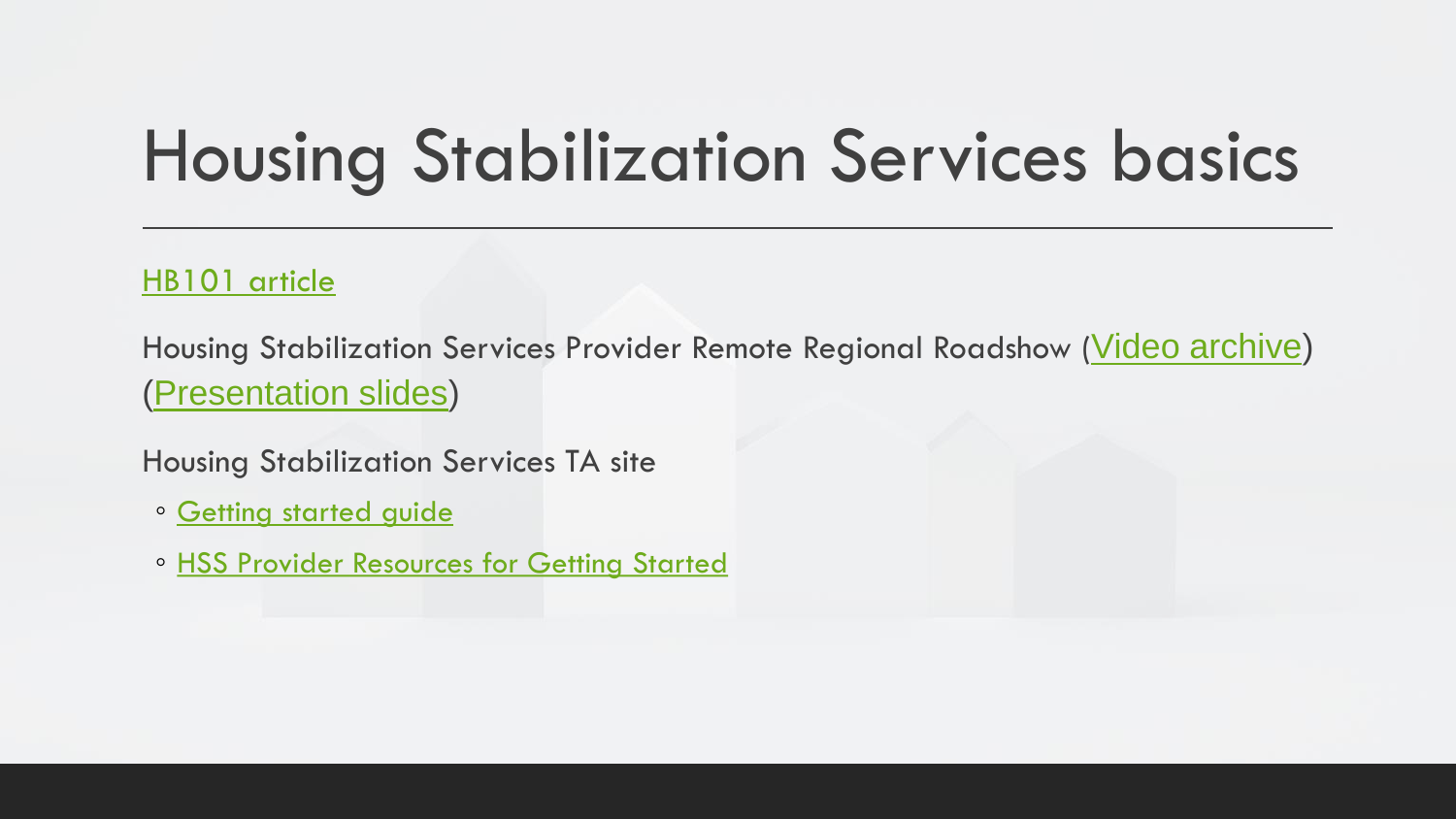### Navigating the DHS site

[Policy page](https://mn.gov/dhs/partners-and-providers/policies-procedures/housing-and-homelessness/housing-stabilization-services/housing-stabilization-services.jsp)

[MHCP provider manual](https://www.dhs.state.mn.us/main/idcplg?IdcService=GET_DYNAMIC_CONVERSION&RevisionSelectionMethod=LatestReleased&dDocName=id_000094)

- [Housing Stabilization Services policy page](https://www.dhs.state.mn.us/main/idcplg?IdcService=GET_DYNAMIC_CONVERSION&RevisionSelectionMethod=LatestReleased&dDocName=DHS-316637)
- [Provider enrollment criteria and forms](https://www.dhs.state.mn.us/main/idcplg?IdcService=GET_DYNAMIC_CONVERSION&RevisionSelectionMethod=LatestReleased&dDocName=ENROLL-HSS)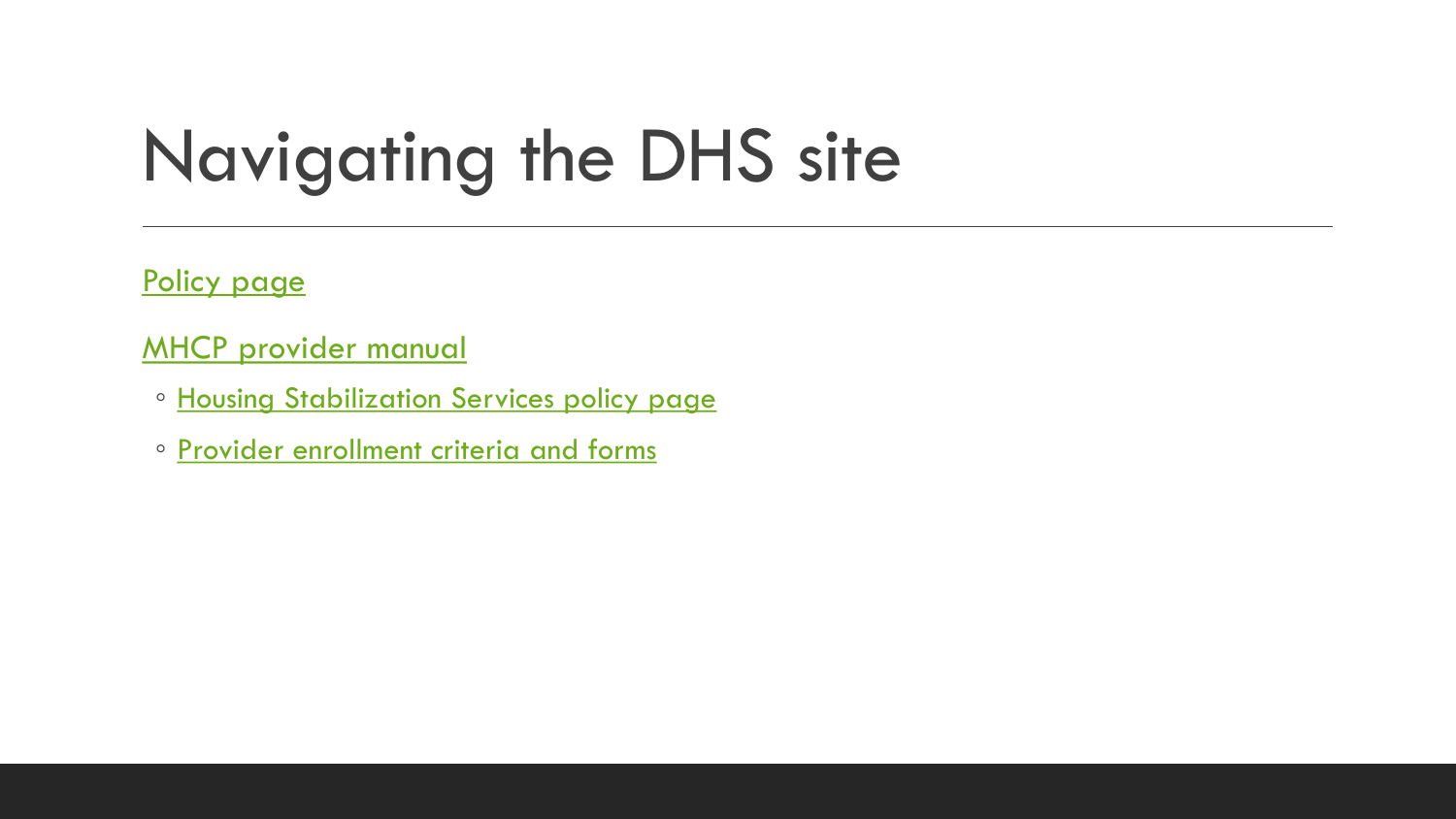Gather feedback from staff and leadership and develop buy-in.

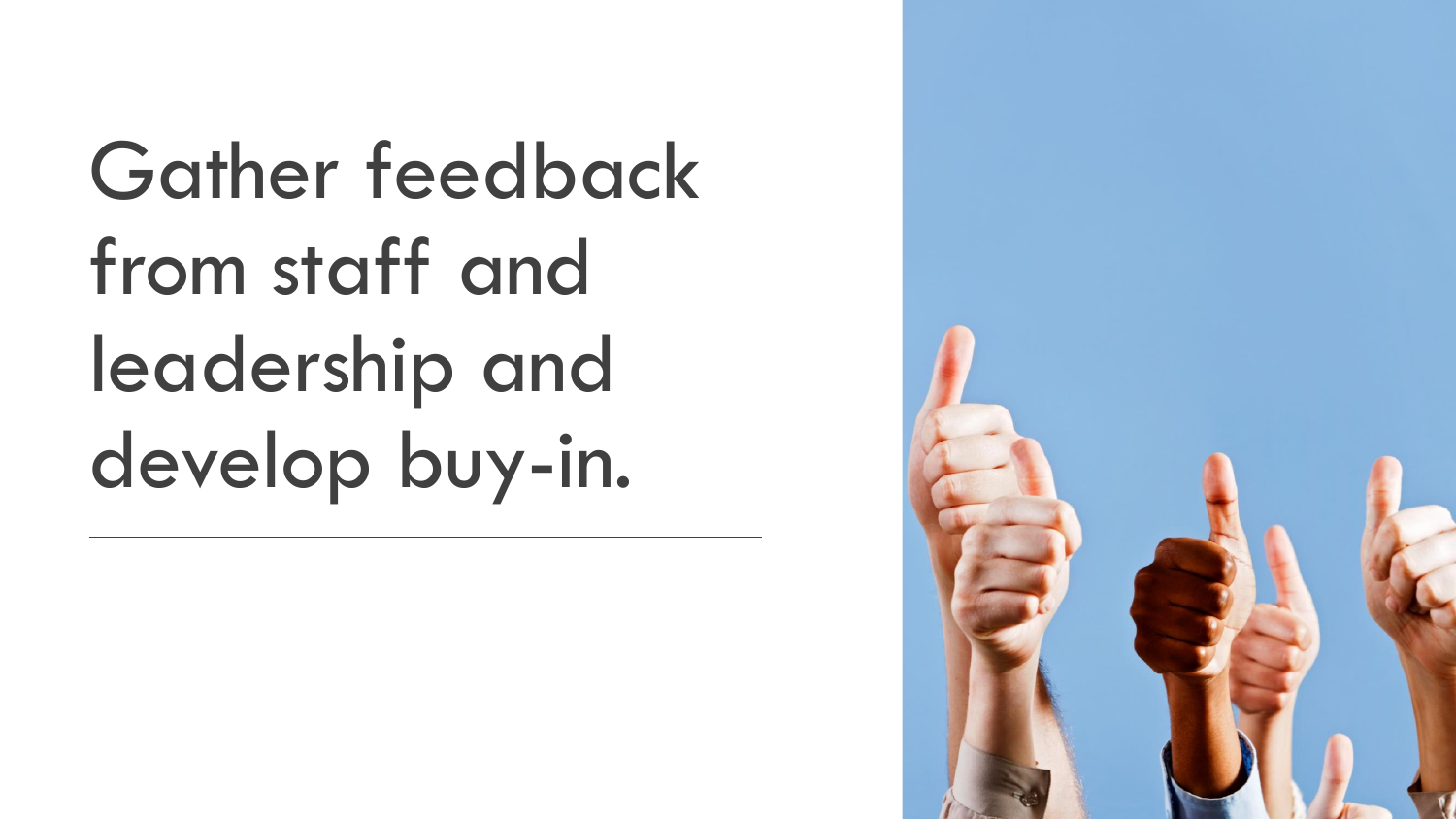- 1. Review Housing Stabilization Services Learning Session: Staffing & **Services (Access Recording [HERE](https://drive.google.com/file/d/1goGFe-Ztl4T4RCVQpwfMDlRhAa305Zm8/view?usp=sharing))**
- 2. Start the dialogue.
- 3. Develop a plan for continued engagement.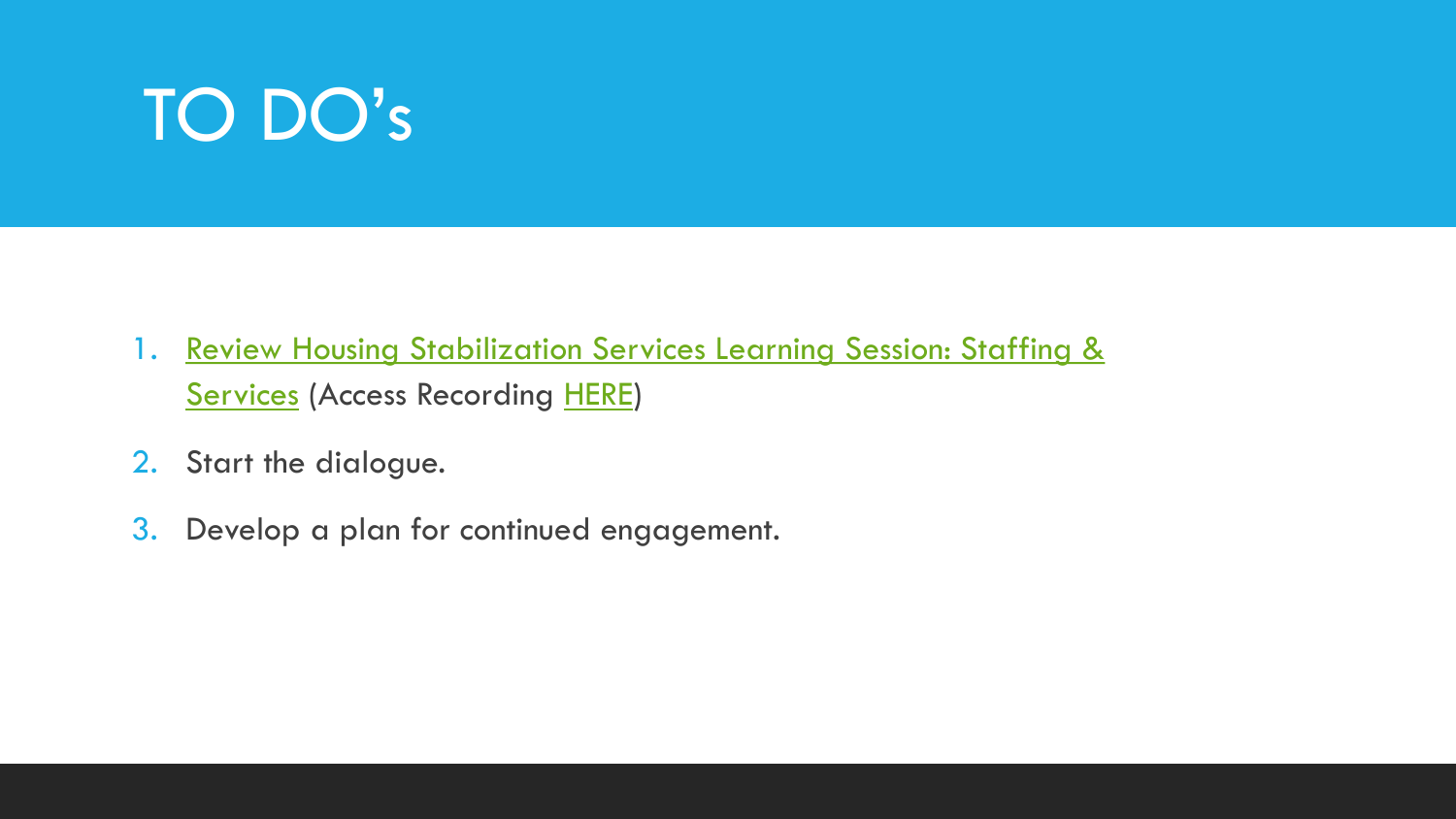Decide if you will be providing Consultation, Transition/Sustaining Services, or both.

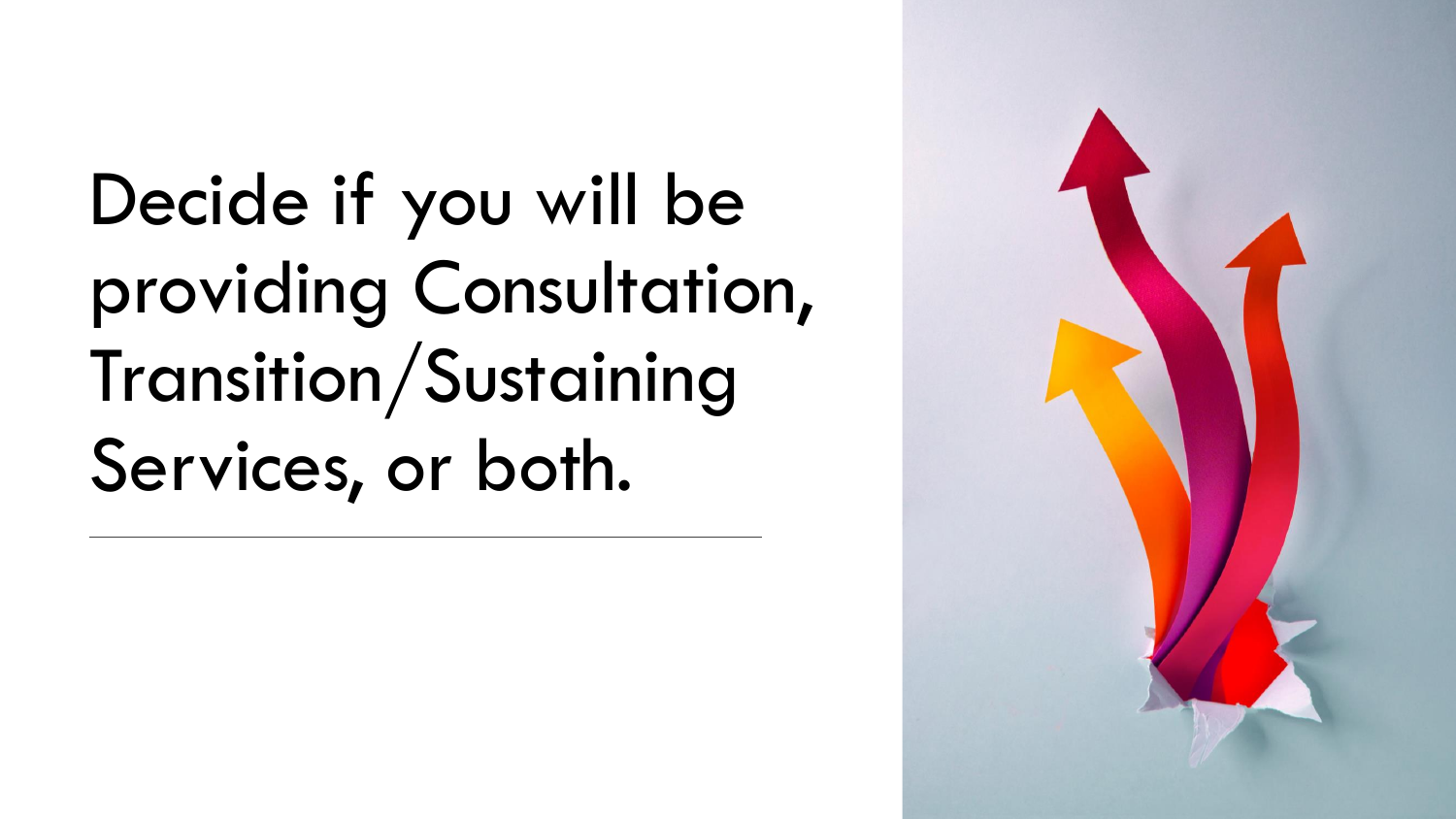#### 1. Review:

- [HSS Transition/Sustaining or Consultation](https://drive.google.com/file/d/1HkAZVGKscbOmpdWUx9FXNeXoLXz3e1Ob/view?usp=sharing)  Guide to understanding roles
- [Conflict of Interest guidance](https://mn.gov/dhs/partners-and-providers/policies-procedures/housing-and-homelessness/housing-stabilization-services/housing-stabilization-services.jsp#12)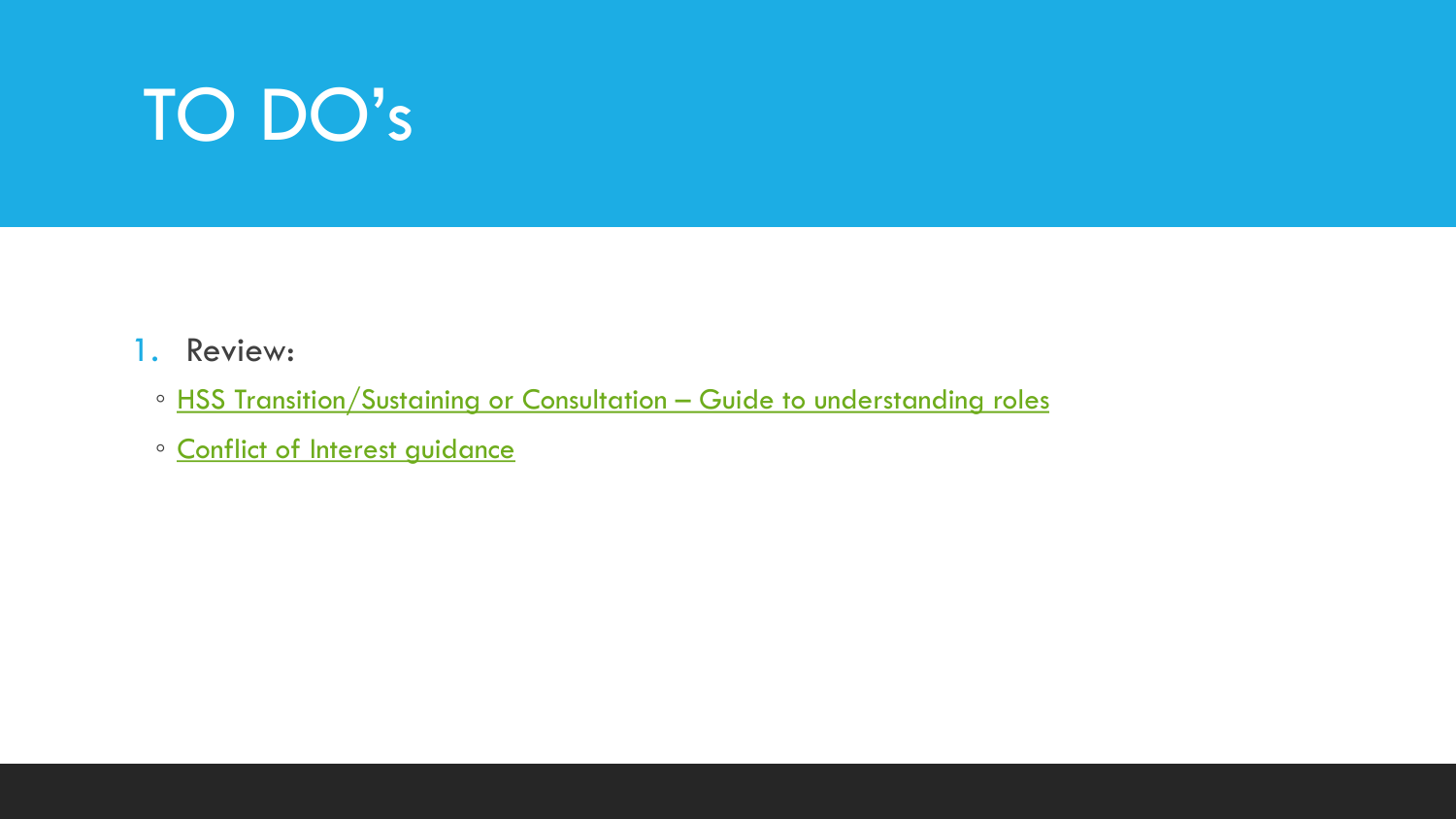# Determine your target population.

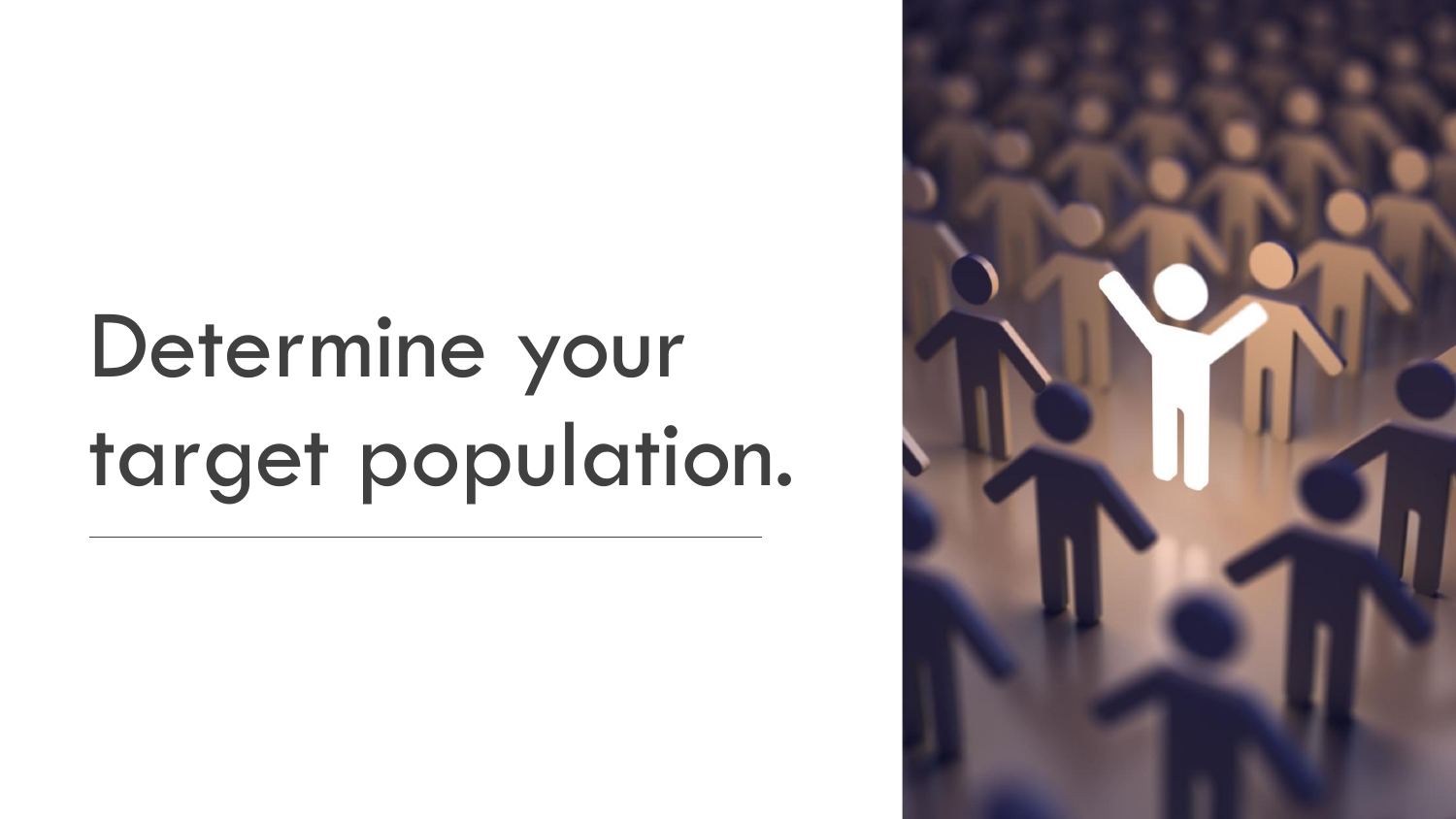#### 1. Determine:

- How many people in your current clientele base meet the individual eligibility requirements?
- What is your agency's capacity or desire to take on new clients?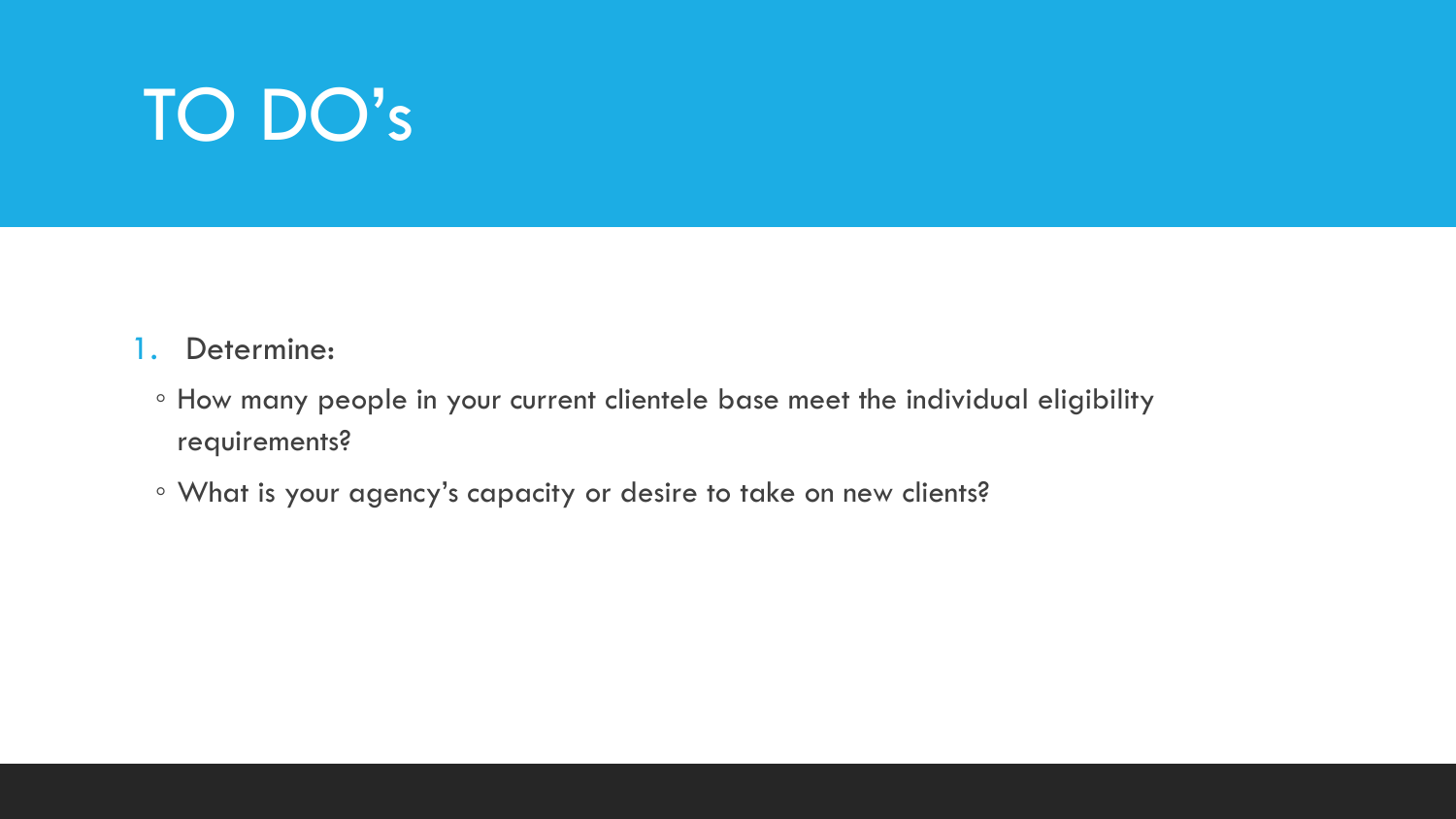### Resources







**Housing Stabilization Services Agency Flowchart for Client Eligibility** 

[Learning Session: Client Eligibility](https://mesh-mn.org/wp-content/uploads/2020/11/HSS-Learning-Session-2-client-eligibility.pdf) HSS Potential Eligibility - Tracker of clients currently served who might meet HSS eligibility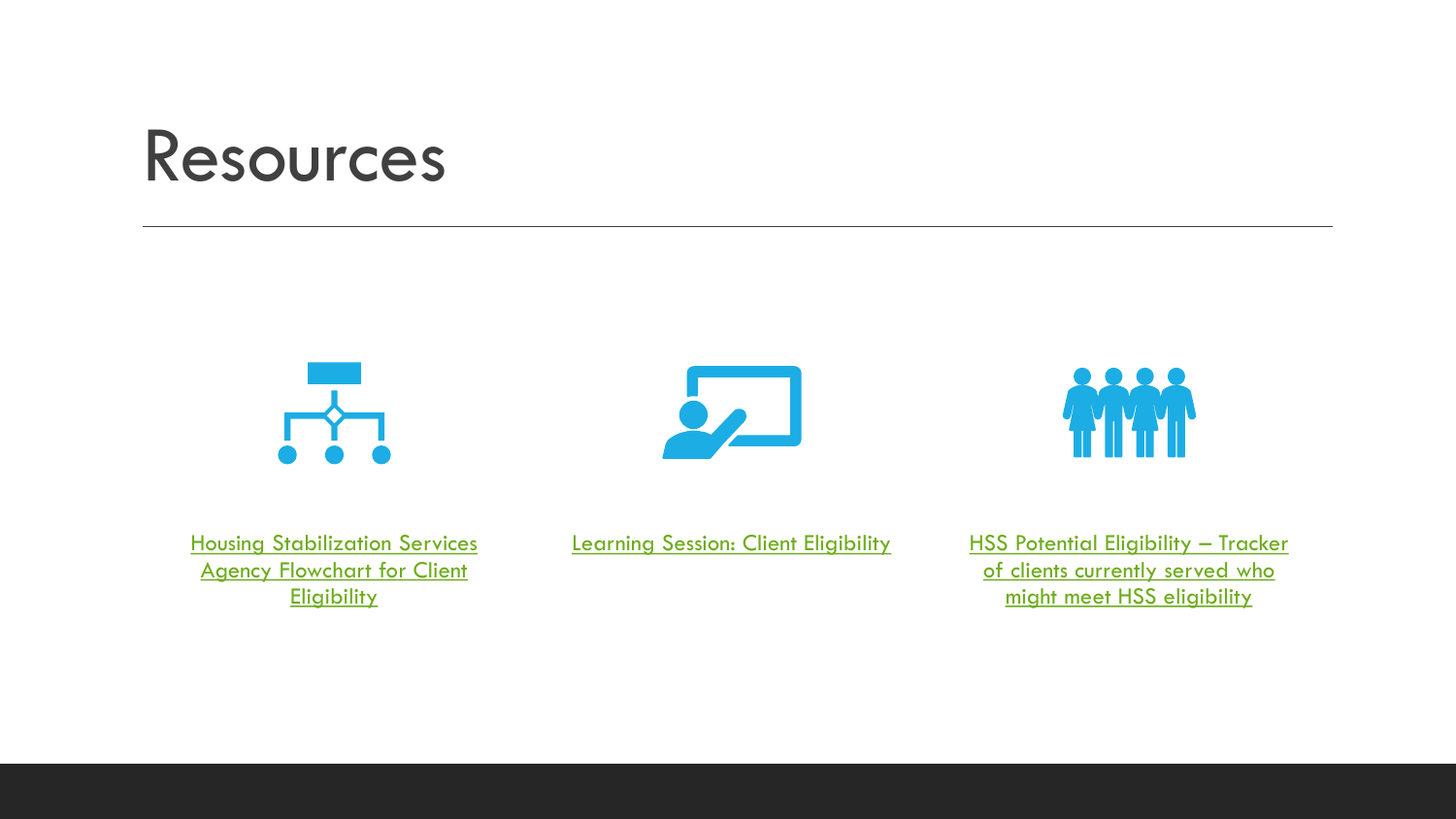# Review provider enrollment requirements.

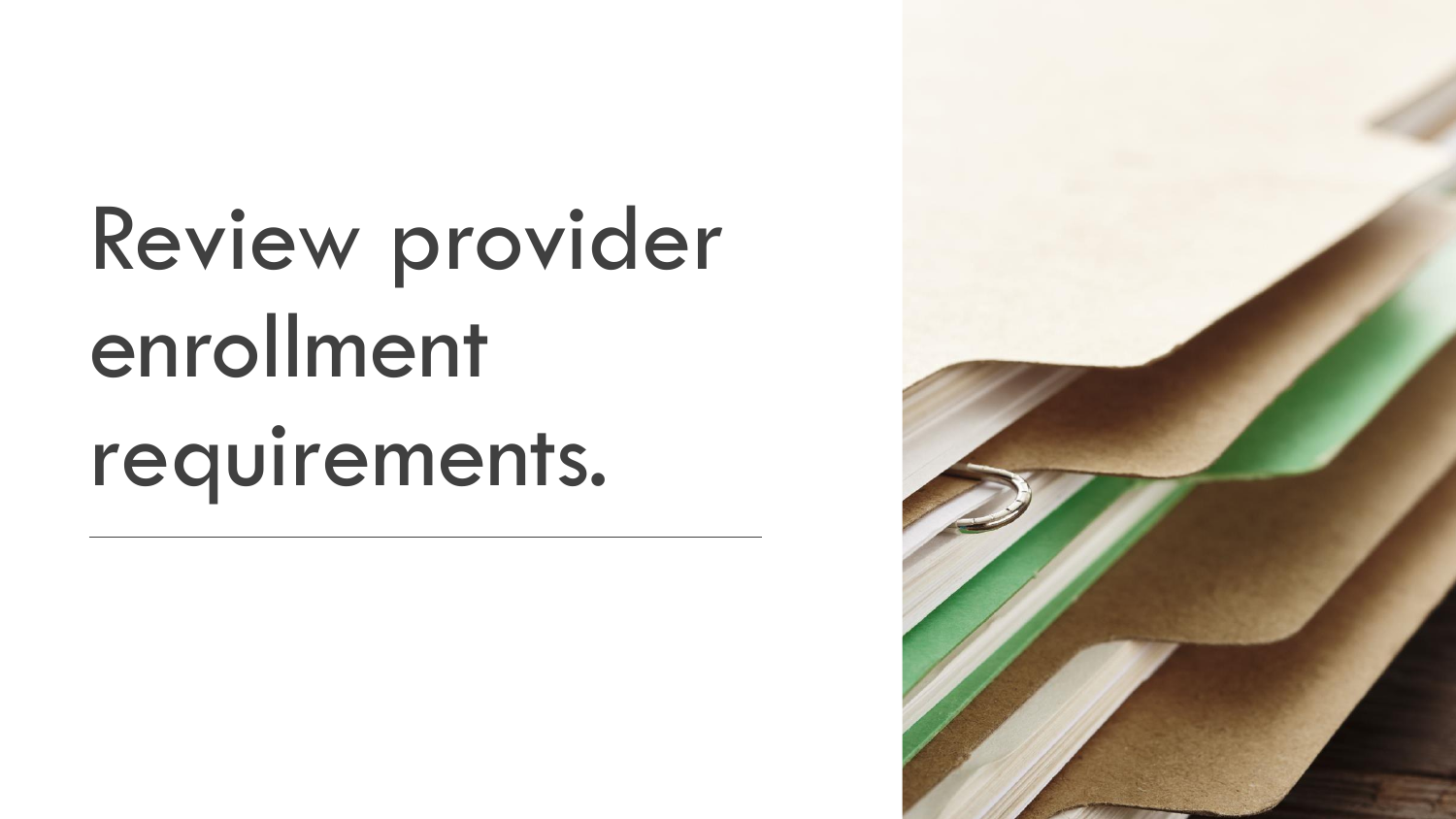- 1. Read through the Housing Stabilization Services [provider enrollment criteria.](https://www.dhs.state.mn.us/main/idcplg?IdcService=GET_DYNAMIC_CONVERSION&RevisionSelectionMethod=LatestReleased&dDocName=ENROLL-HSS)
- 2. Ensure staff who will be providing services meet the requirements.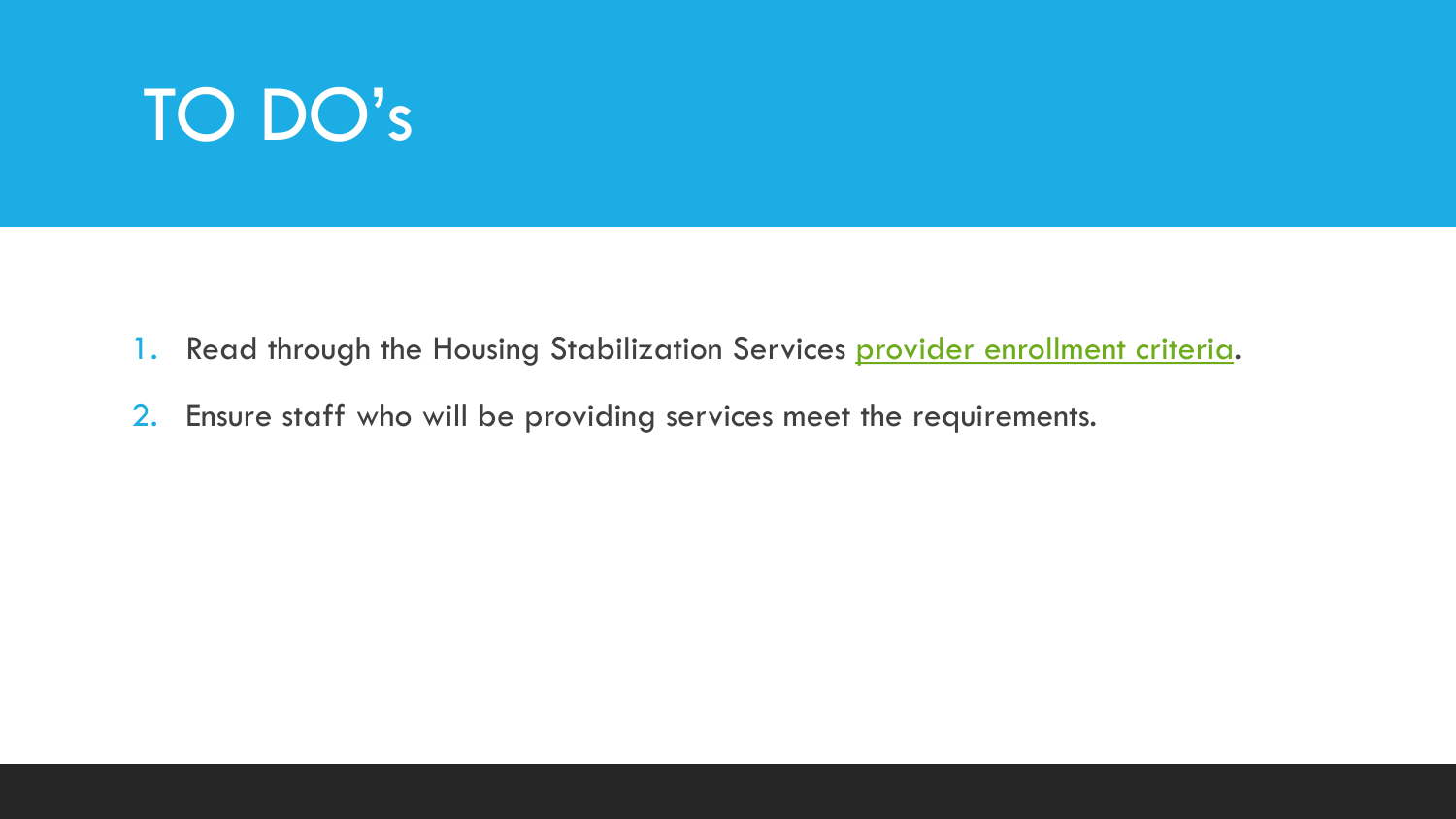### Tips and resources

You will need to pay an application fee. The enrollment is typically good for up to five years. If you are providing Housing Sustaining Services in multiple locations that you own, you will have to pay an additional fee for each location.

The provider enrollment process will take at least 60 days to be fully approved (up to 30 days for the initial DHS review, and up to 30 days for the second DHS review).

[Housing Stabilization Services TA Team Provider Enrollment Guide](https://docs.google.com/document/d/1VOdls3o3wJGrhVOmMPcjurbl28dtk1UHmdAqEY8e1z8/edit?usp=sharing)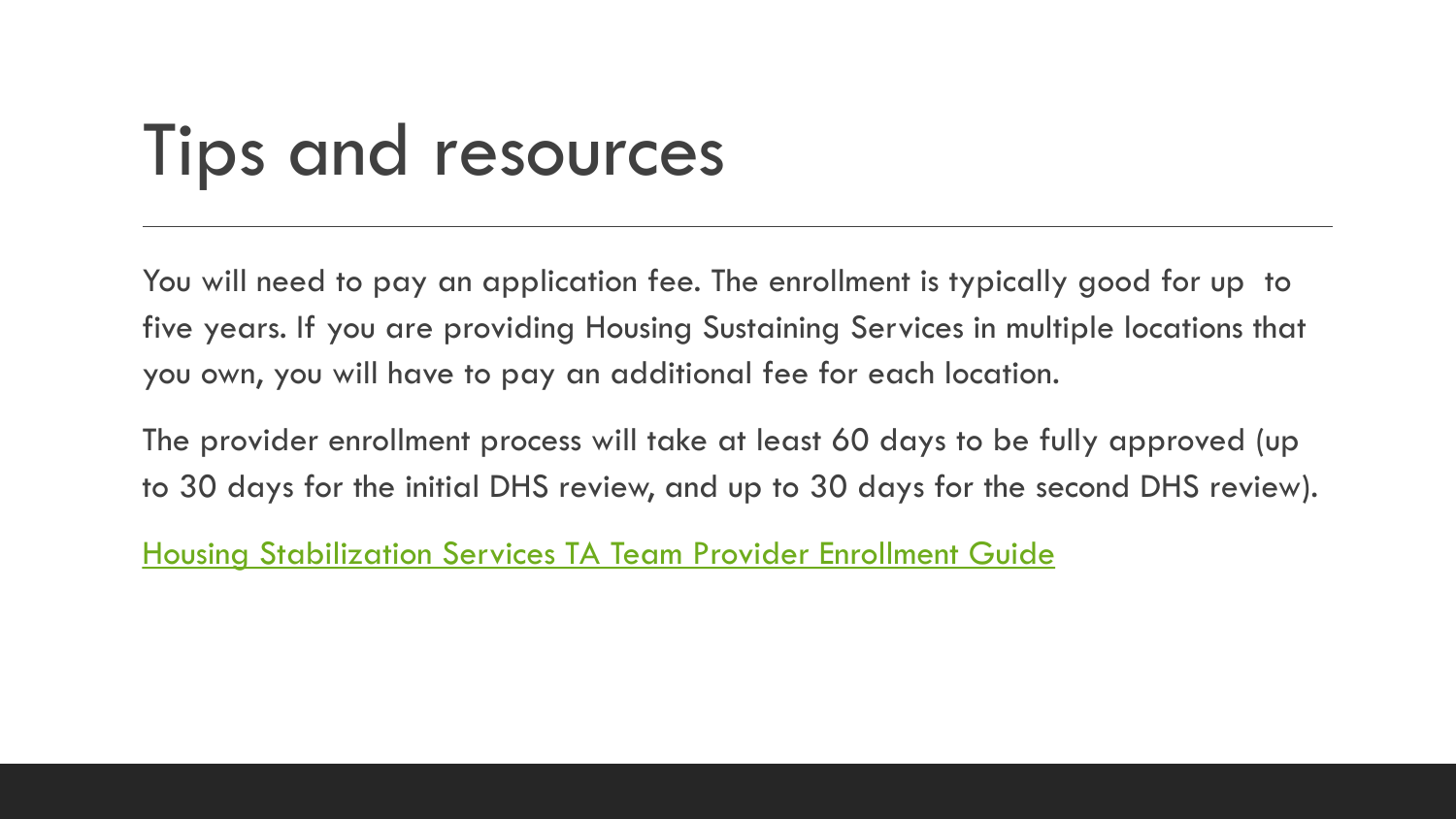### Gantt Chart

[HSS-TA Team Gantt Chart](https://docs.google.com/spreadsheets/d/1PgH5AldBhj-5dCDRqBpS4-w4cjKatfvBoKDcN-E5H7U/edit?usp=sharing)

Visualizes which steps can be completed concurrently – includes provider enrollment, project setup, and implementation for both HSS and Housing Support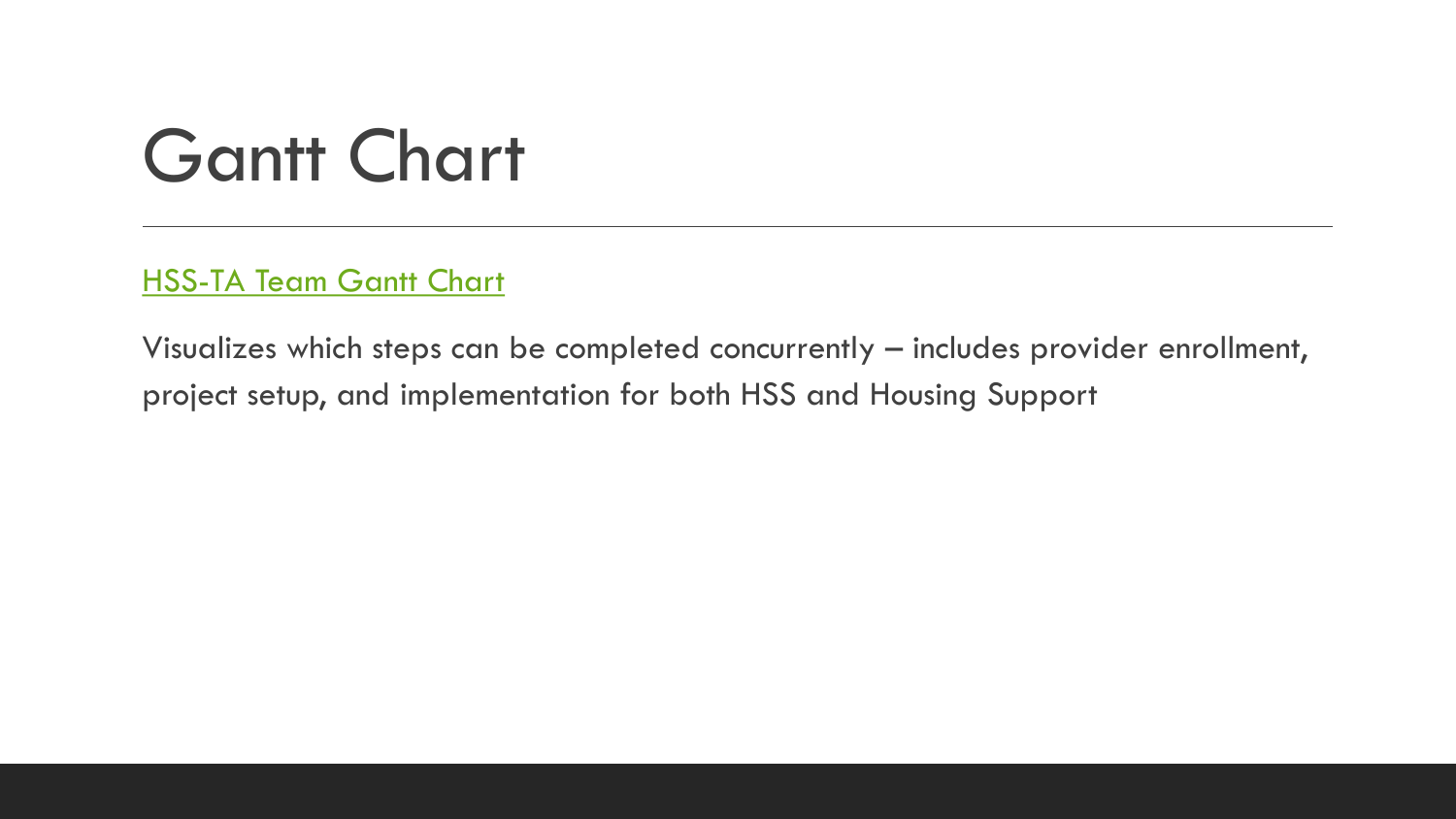## Staff qualifications

Anyone providing Housing Stabilization Services must:

- Complete mandated reporter training
- Pass a criminal background check
- Be knowledgeable of local housing resources
- Complete Housing Consultation and/or Housing Transition and Sustaining [trainings](https://drive.google.com/file/d/1Ry3VRxGyUB1woQ2tOFp_PG__jUwH87ZX/view?usp=sharing)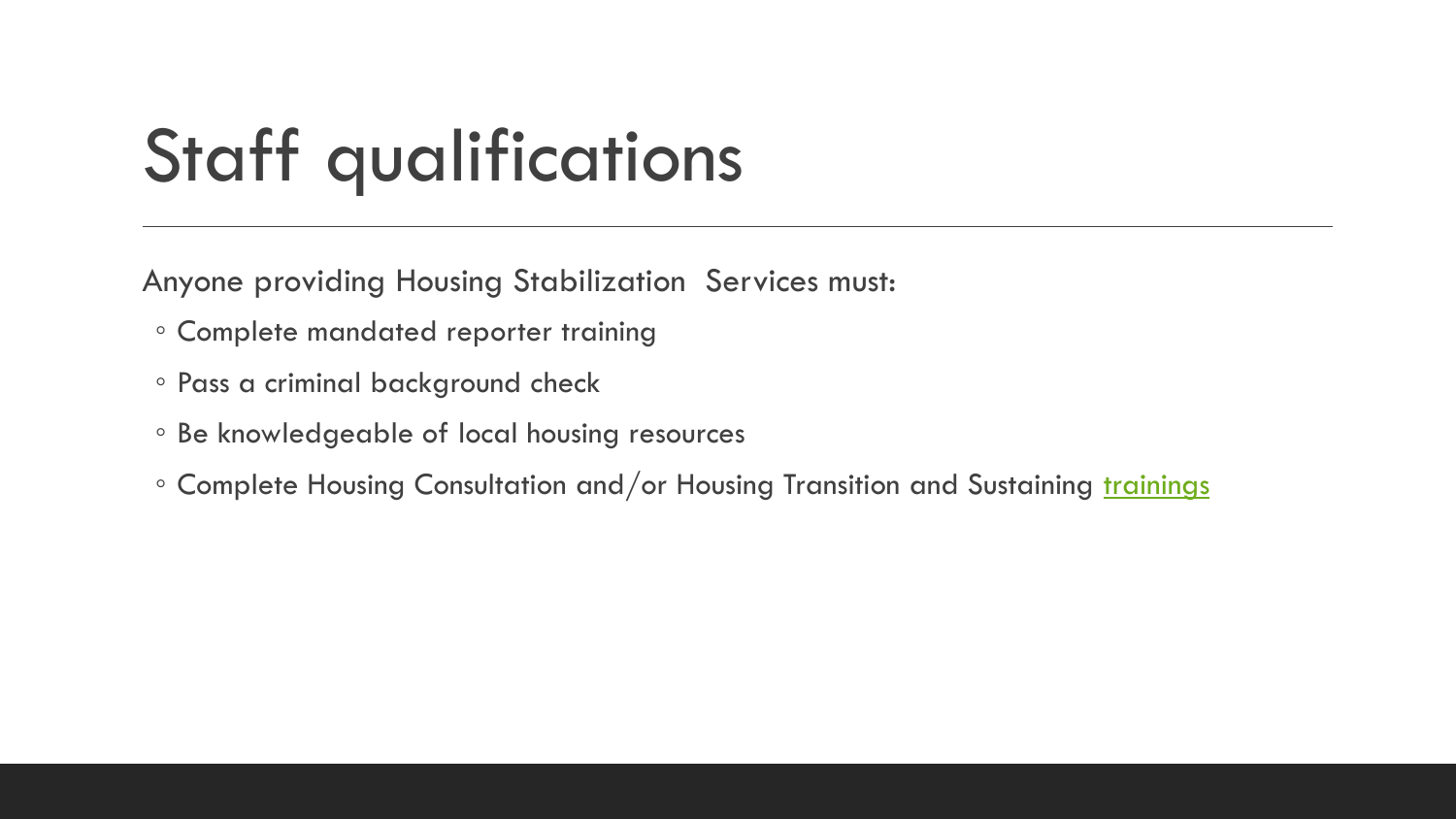# Develop an initial budget.

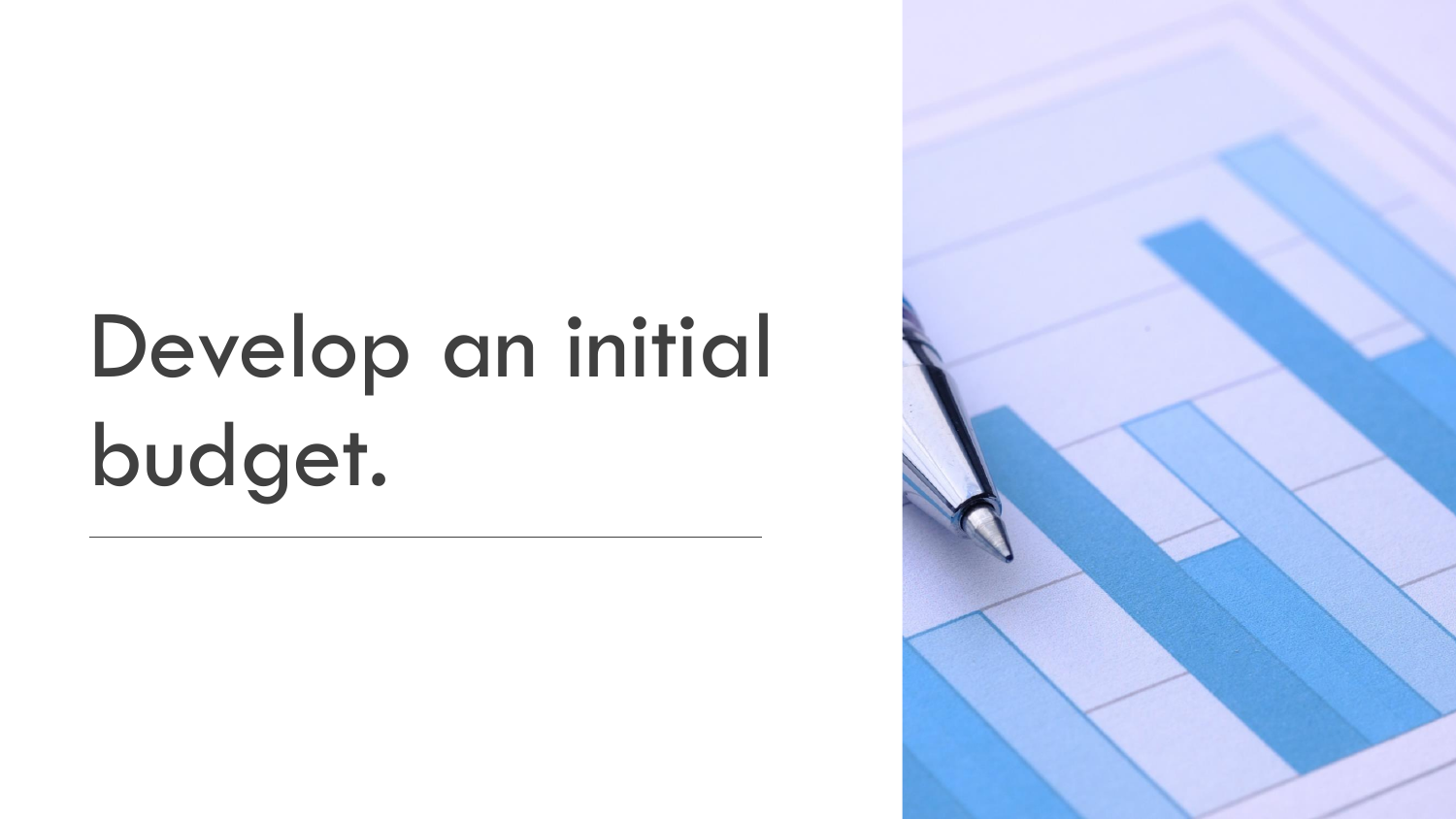- 1. Review the list of **covered activities** 
	- Do you have existing funding gaps that need to be filled?
	- Are you currently serving people with grant funding that could be getting services through Housing Stabilization Services?
- 2. Review impact to other services
- 3. Complete the [Simple HSS Budget Forecasting Tool](https://mesh-mn.org/wp-content/uploads/2021/11/HSS-TA-Team-Simple-HSS-Budget-Forecasting-Tool_Nov2021.xlsx)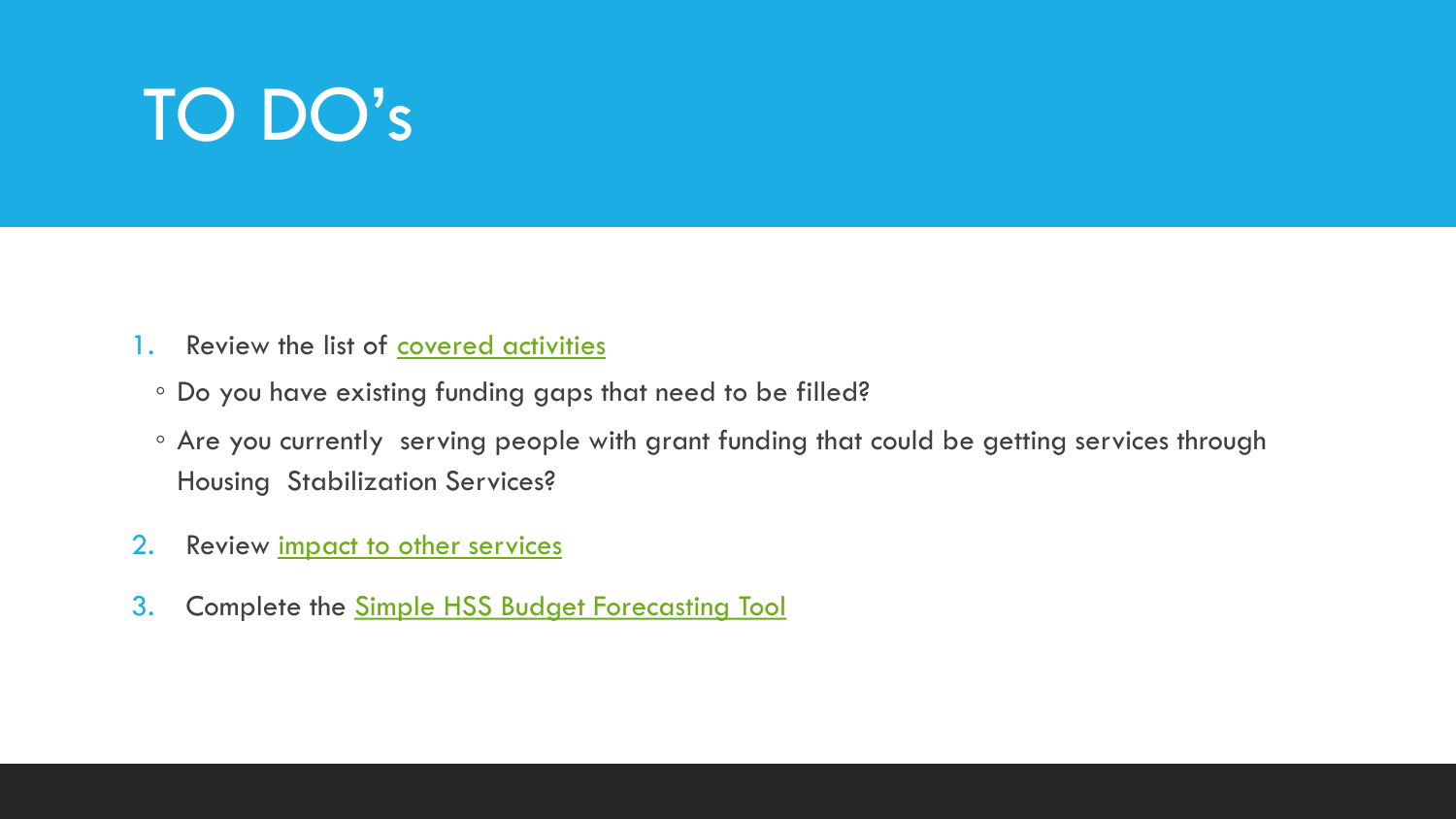### Tips from providers

Spend time reviewing materials before you start.

Take time to understand individuality eligibility requirements and paperwork to avoid denials.

Learn about the MCOs in your area and what their requirements and billing processes are.

• [MCO Enrollment Guide](https://docs.google.com/document/d/1YnK63V-34InzbufLa0X4D6erWE4hTcNVaDfNyZT-Gqc/edit?usp=sharing)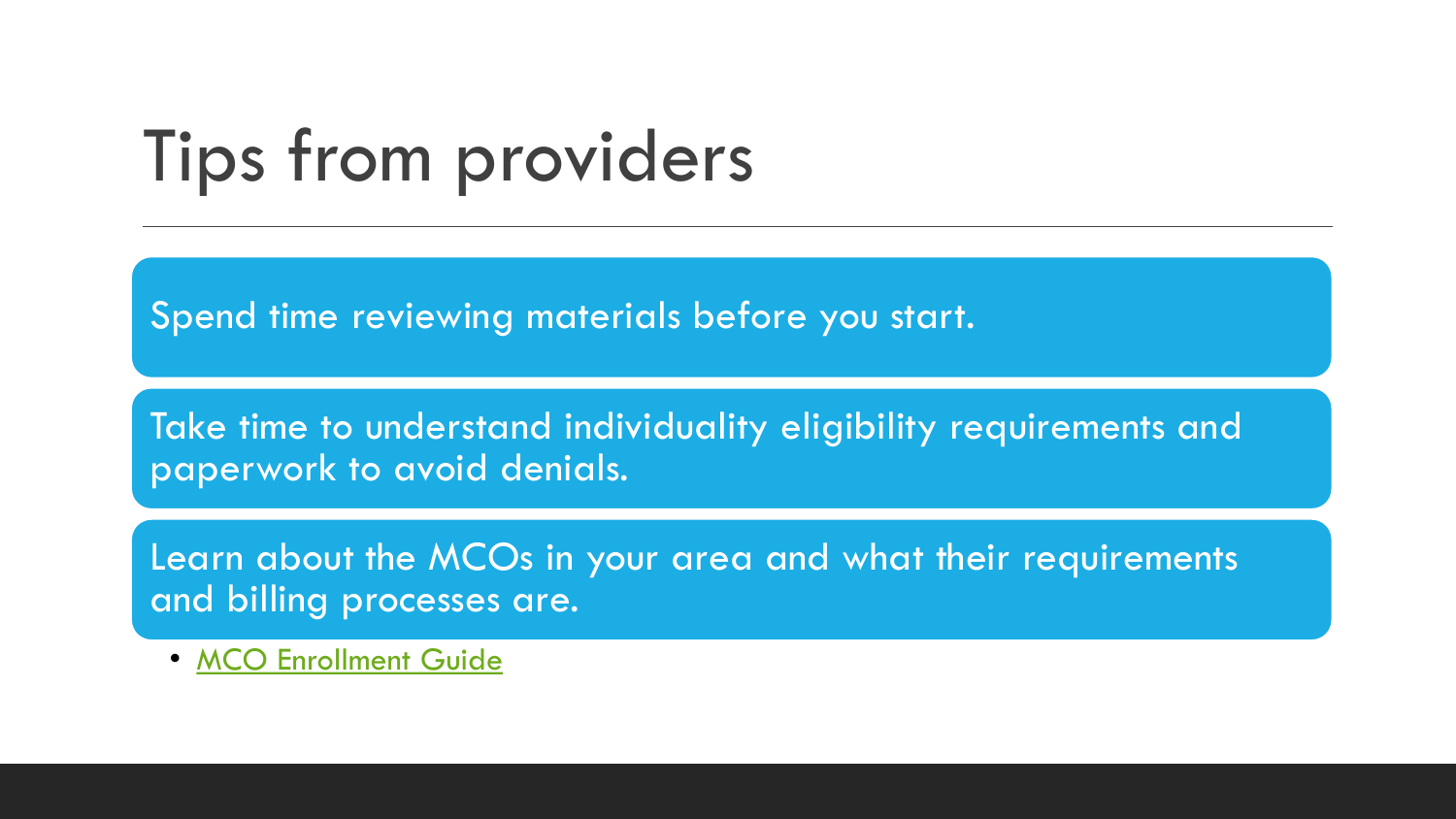### Tips from providers, cont.

#### Integrate a process into client intake to understand what services individual is already receiving (including

- Housing Stabilization Services from another agency?
- Targeted Case Management?
- Disability waivers?
- Housing Support?

Understand how Housing Support interacts with Housing Stabilization Services. Spend time reviewing materials before you start.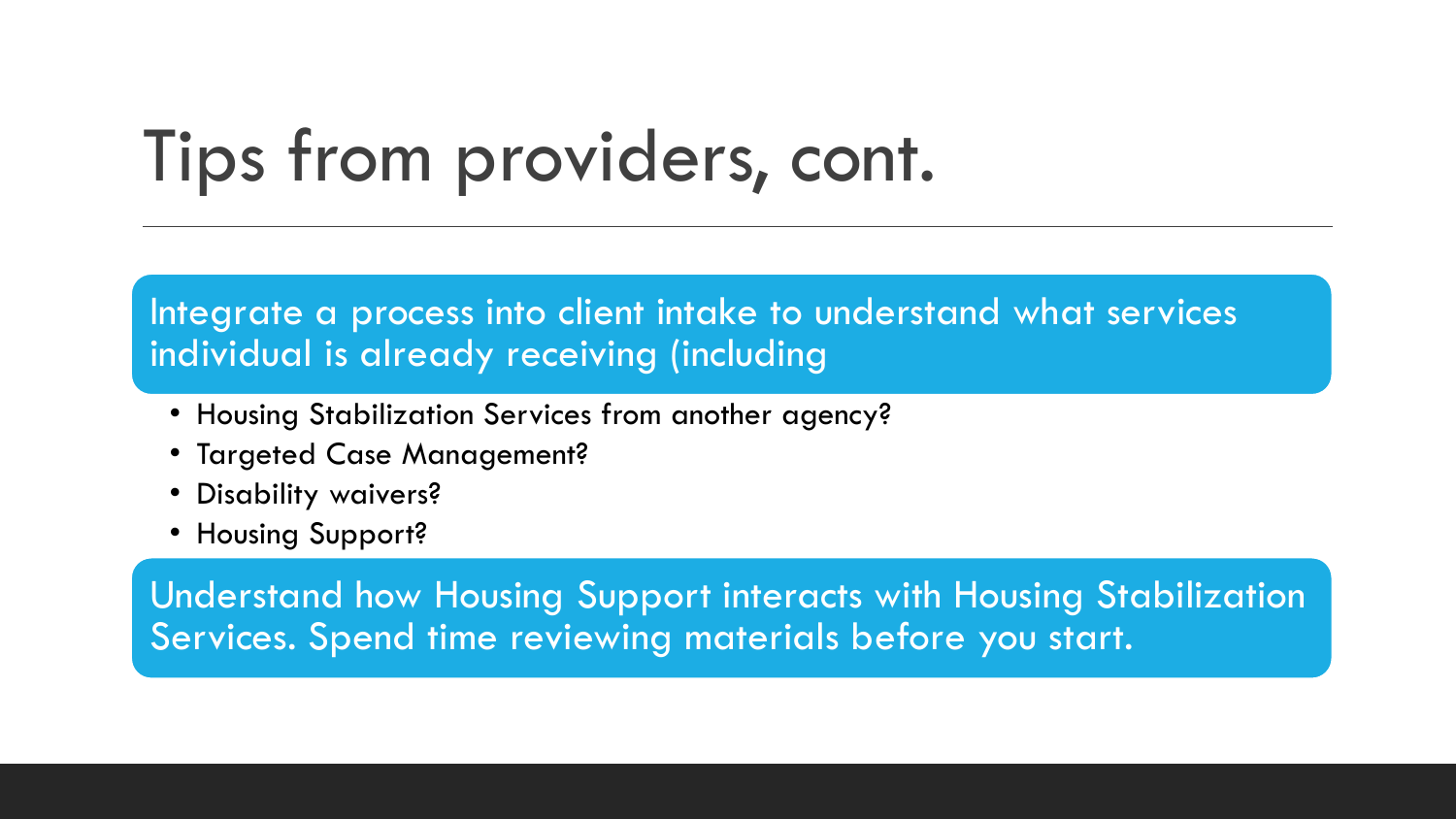

# Discussion

QUESTIONS? EXPERIENCES TO SHARE?